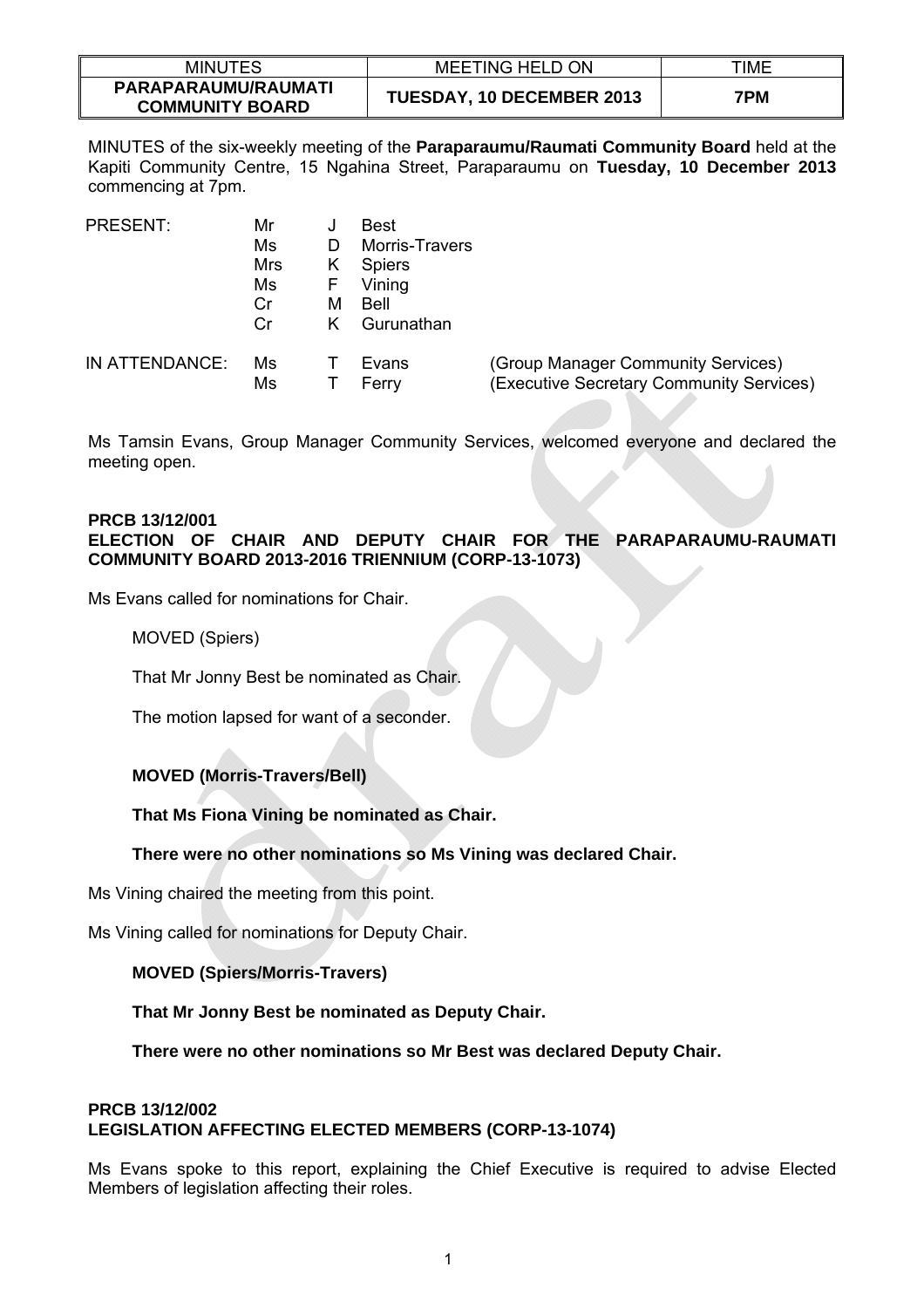| <b>MINUTES</b>                                | <b>MEETING HELD ON</b>    | TIME |
|-----------------------------------------------|---------------------------|------|
| PARAPARAUMU/RAUMATI<br><b>COMMUNITY BOARD</b> | TUESDAY, 10 DECEMBER 2013 | 7PM  |

## **MOVED (Spiers/Bell)**

**That the Paraparaumu-Raumati Community Board members note the general explanation by the Chief Executive's nominee of laws affecting them pursuant to Schedule 7, Clause 21 of the Local Government Act 2002; that they abide by the provisions of those laws and that they familiarise themselves with the contents of the "Guidance for members of local authorities about the law on conflicts of interest" by the Office of the Auditor General and the "Elected Members' Governance Handbook" by Local Government New Zealand.** 

## **CARRIED**

#### **PRCB 13/12/003 CONFIRMATION OF STANDING ORDERS FOR THE PARAPARAUMU-RAUMATI COMMUNITY BOARD FOR THE 2013-2016 TRIENNIUM (CORP-13-1075)**

Ms Evans spoke to this report, explaining that Standing Orders are the rules that govern conduct of meetings.

### **MOVED (Spiers/Bell)**

**That, for the conduct of its meetings in the 2013-2016 Triennium, the Paraparaumu-Raumati Community Board notes the application of NZS 9202:2003 A1 'Model Standing Orders for Meetings of Local Authorities and Community Boards' including the additional clauses listed in Appendix 1 and the amended clauses as at Appendix 2 of report Corp-13-1075.** 

### **CARRIED**

**PRCB 13/12/004 APOLOGIES** 

There were none.

## **PRCB 13/12/005 PRESENTATION BY YOUTH COUNCIL**

Representatives of the Kāpiti Coast Youth Council spoke of the role of the Youth Council, the Youth 2U Action Plan, projects for 2014 and the need for a Youth Centre within the District (paper was tabled).

The Chair thanked the Youth Council for their attendance and asked that the Board be kept appraised of progress.

The Deputy Chair acknowledged Mayor Church, Cr Holborow, Cr Scott, Mr Michael Scott (Chair, Waikanae Community Board) and Regional Councillor Nigel Wilson, and the Chair welcomed them to the meeting.

### **PRCB 13/12/006 PUBLIC SPEAKING TIME**

Mr Bernie Randall spoke on behalf of Annie Harper who requested that the Community Board sets up a Pool Users Group, to provide feedback and suggestions to the Council on the services and facilities provided at the Coastlands Aquatic Centre. He proposed the following resolution: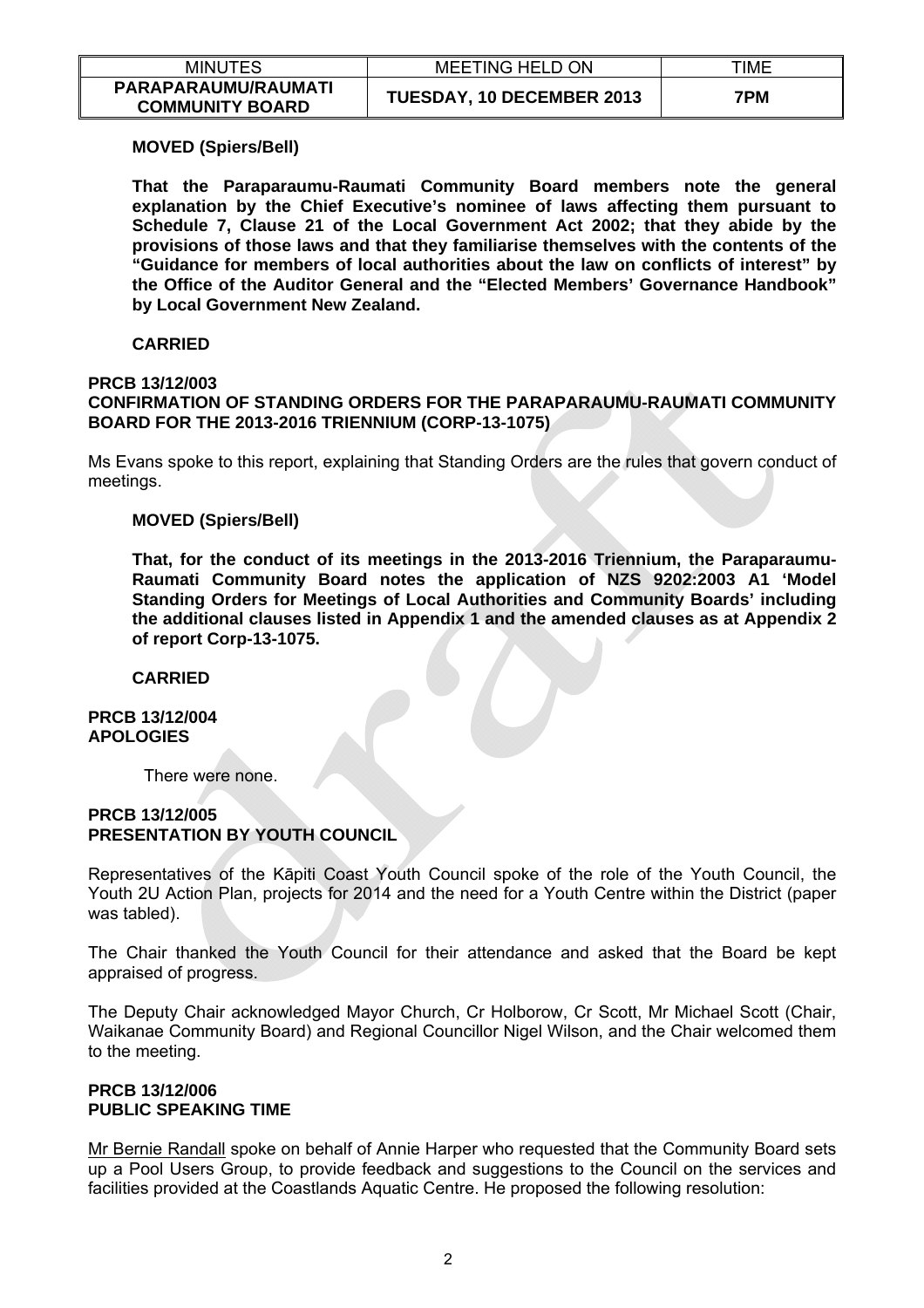| <b>MINUTES</b>                                | MEETING HELD ON           | TIME |
|-----------------------------------------------|---------------------------|------|
| PARAPARAUMU/RAUMATI<br><b>COMMUNITY BOARD</b> | TUESDAY, 10 DECEMBER 2013 | 7PM  |

*"That the Paraparaumu-Raumati Community Board supports a commitment to forming a pool users group for the Coastlands Aquatic Centre and that representatives from swimming club, masters, surf life saving, young families, aquafit, disabled and other interested groups be invited to join such a group to ensure that feedback and suggestions are reported back to the community board. That the Paraparaumu-Raumati Community board requests that the Kāpiti Coast District Council fully supports the above motion".* 

Mr Bernie Randall then spoke about roading matters and traffic congestion, particularly on Kapiti Road, Arawhata Drive, Milne Drive and Realm Drive. He proposed the following resolution:

*"This Community Board requests a presentation from Council staff on the plans to relieve traffic congestion along Kapiti Road and issues facing Realm Drive and that staff be requested to engage in dialogue and gather feedback from the community on all roading issues within the Paraparaumu-Raumati Community Board boundary. That the Paraparaumu-Raumati Community Board requests that the Kāpiti Coast District Council fully supports the above motion".* 

Ms Karen Whibley spoke about the Expressway and various conditions for the residents of Makarini and adjacent streets. She was interested in how this Community Board can represent those residents being impacted by the major infrastructure development in the district over the next few years. She asked that the Community Board be represented on the Neighbourhood Impact Forum; the Chair confirmed appointments to external organisations was an item on the agenda for tonight's meeting.

Ms Linda Schager supported what Ms Whibley had said.

Ms Shelley Tomlinson spoke to the application from the Light House Trust for funds to have seat harnesses installed in their vans. She explained they receive Oscar funding from the Ministry of Social Development, but that funding only covers day to day costs. She also explained that funding was allocated once a year (for a three year period) and there was no opportunity to apply for further funding once the allocations had been made.

### *Mayor Church left the meeting at 7.43pm*

Ms Tina Simcock spoke to the application from Kapiti Coast Rugby League Inc for funds to assist with the cost of hiring fields for the 2013 Tag Season. She explained the "Tag" code had been introduced to keep the team and whanau together over the summer. She said they had six teams and there was interest in increasing the numbers significantly, she also confirmed the teams were open to the public.

Ms Sadie Stewart spoke to the application from the Diesel Club for funds to assist with the costs of setting up the club. She explained the club provides a place for dyslexic children, their parents and siblings to gather and network. The club also provides a library service and afternoon tea for attendees. She said feedback from attendees had been very positive, as this was an opportunity for dyslexic children (and their families) to get to know each other and raise their confidence. She said it was the only such support group in the area.

Mr Dean Hapeta spoke to his application for funds to assist with the cost of holding two 'Reggae on the Beach' events in Raumati, in January 2014. He explained they would be daytime events, the locations were yet to be confirmed and would be done so after he had discussed with Council. He was keen to encourage attendance at these events and would be promoting them by way of posters in shop windows, via Facebook, radio and local newspapers.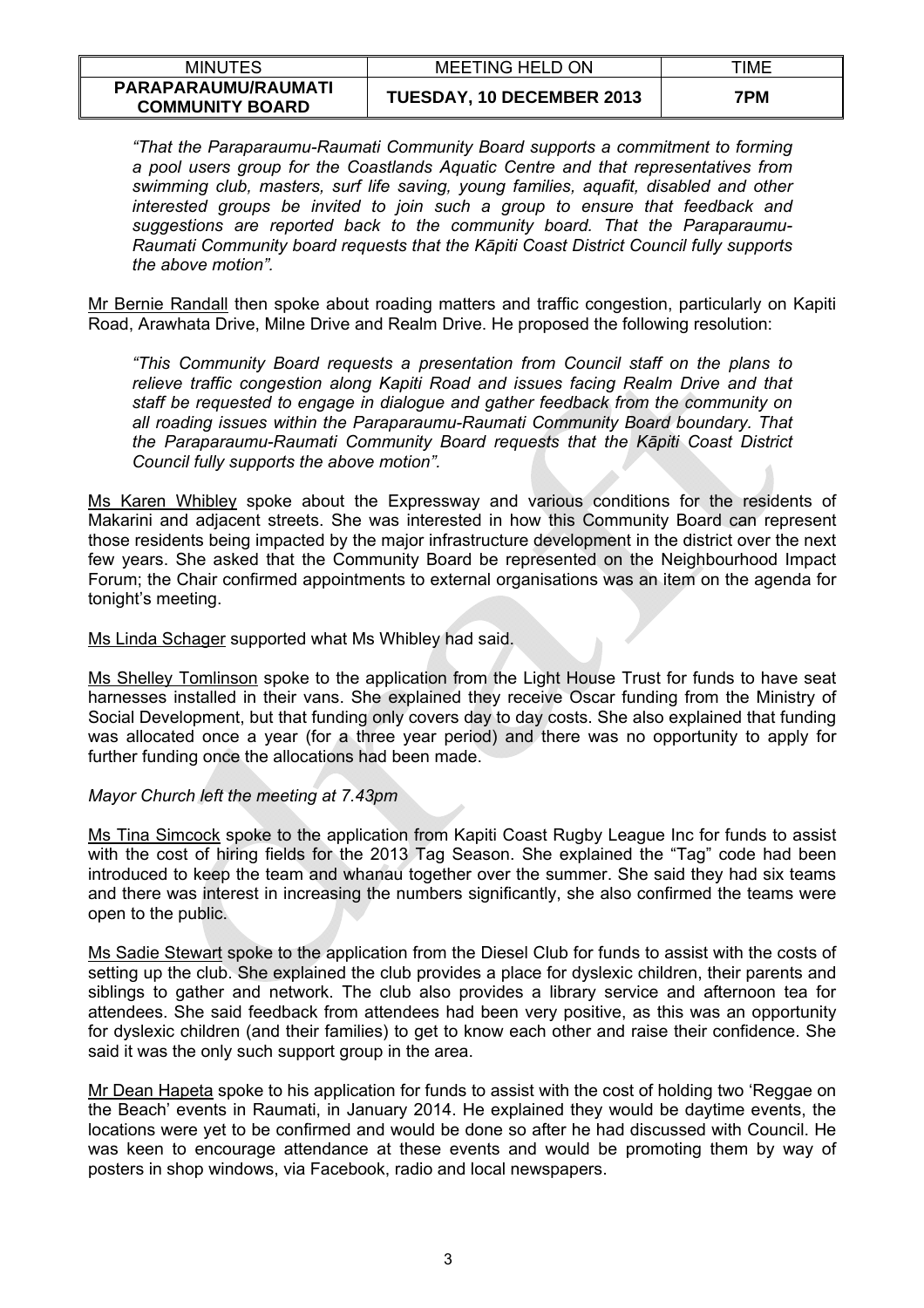| <b>MINUTES</b>                                | <b>MEETING HELD ON</b>    | TIME |
|-----------------------------------------------|---------------------------|------|
| PARAPARAUMU/RAUMATI<br><b>COMMUNITY BOARD</b> | TUESDAY, 10 DECEMBER 2013 | 7PM  |

Ms Jacinta Beckley spoke to her application for funds to assist with the cost of attending the NZ U20 Women's Basketball Championships in Perth, in February 2014. She confirmed she had been doing other fundraising such as car washes, quiz nights etc.

Ms Maureen Jones spoke to the application from Our Lady of Kapiti Parish Events for funds to assist with the cost of holding the fundraising luncheon at Southwards Car Museum, in December 2013. She said this was the second time they had held such an event, last year the funds raised were distributed to needy children in the district by way of vouchers from local retailers. Recipients were chosen via Richard Campbell, the former principal of Paraparaumu College. Through his networks he knows the families and the recipients are chosen confidentially.

Ms Mandy Evans and Ms Vanessa Shaw spoke to the application from Parkinsons Society Kapiti/Horowhenua Inc for funds to assist with administration costs of the Society's local office. They said membership numbers continue to increase, which means operating costs are also increasing. They have moved office premises to reduce their rent expense, and do a lot of other fundraising.

Ms Amanda Dickson spoke to the application from the Kapiti Women's Community Choir for funds to assist with the cost of hall hire at the Kapiti Uniting Church Hall in Raumati Beach. She said the choir now had around 30 regular members and their hall hire cost had gone up 22% this year.

## **PRCB 13/12/006 CONSIDERATION OF APPLICATIONS FOR FUNDING (FIN-13-1032)**

Mrs Spiers declared an interest in the application from Our Lady of Kapiti Parish Events.

## **MOVED (Vining/Spiers)**

**That the Paraparaumu-Raumati Community Board defers consideration of the application from Confidence 4 Kids Limited, until further information is provided about precisely what is delivered in the Kapiti area.** 

## **CARRIED**

### **MOVED (Bell/Spiers)**

**That the Paraparaumu-Raumati Community Board grants the Light House Family Trust a grant of \$500 to assist with the costs of having seat harnesses installed in their Light House vans.** 

**CARRIED** 

### **MOVED (Spiers/Bell)**

**That the Paraparaumu-Raumati Community Board grants Kapiti Coast Rugby League (2004) Inc a grant of \$500 to assist with the cost of hiring fields for the 2013 Tag Season.** 

### **CARRIED**

**MOVED (Gurunathan/Spiers)** 

**That the Paraparaumu-Raumati Community Board grants Sadie Stuart a grant of \$500 to assist with costs associated with the setting up of the Diesel Club.** 

### **CARRIED**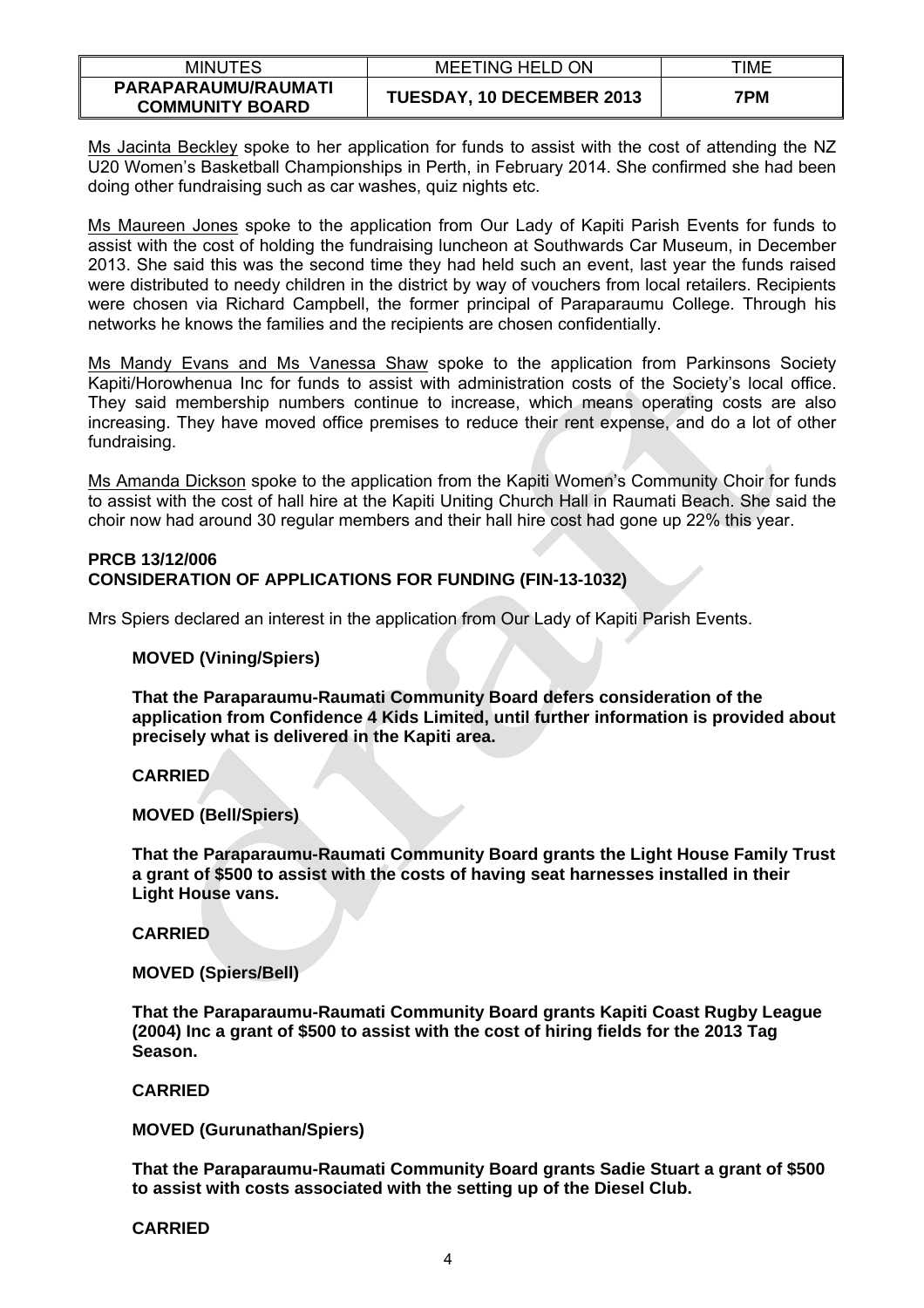| <b>MINUTES</b>                                | MEETING HELD ON           | TIME |
|-----------------------------------------------|---------------------------|------|
| PARAPARAUMU/RAUMATI<br><b>COMMUNITY BOARD</b> | TUESDAY, 10 DECEMBER 2013 | 7PM  |

## **MOVED (Best/Bell)**

**That the Paraparaumu-Raumati Community Board grants Dean Hapeta a grant of \$250 to assist with costs associated with holding the 'Reggae on the Beach' events in Raumati, in January 2014.** 

## **CARRIED**

Mr Bell stated Mr Hapeta must ensure the event meets all Council requirements.

## MOVED (Spiers/Gurunathan)

That the Paraparaumu-Raumati Community Board grants Jacinta Beckley a grant of \$500 to assist with costs associated with attending the NZ U20 Women's Basketball Championships in Perth, in February 2014.

Mr Bell suggested the Board consider granting smaller sums to individuals than to groups.

## MOVED (Best/Bell)

That the above motion be amended so the Paraparaumu-Raumati Community Board grants Jacinta Beckley a grant of \$250 to assist with costs associated with attending the NZ U20 Women's Basketball Championships in Perth, in February 2014.

Mrs Spiers withdrew her original motion, and the amendment became the substantive motion.

### **MOVED (Best/Bell)**

**That the Paraparaumu-Raumati Community Board grants Jacinta Beckley a grant of \$250 to assist with costs associated with attending the NZ U20 Women's Basketball Championships in Perth, in February 2014.** 

## **CARRIED**

### **MOVED (Bell/Morris-Travers)**

**That the Paraparaumu-Raumati Community Board grants Our Lady of Kapiti Parish Events a grant of \$500 to assist with costs associated with holding the fundraising luncheon at Southwards Car Museum, in December 2013.** 

### **CARRIED**

Board members expressed an interest in understanding the circumstances of the recipients of the proceeds, and how the money is distributed, and looks forward to receiving that information via the accountability report.

### **MOVED (Best/Spiers)**

**That the Paraparaumu-Raumati Community Board grants Parkinson's Society Kapiti Horowhenua Inc a grant of \$500 to assist with administration costs of the Society's local office.** 

### **CARRIED**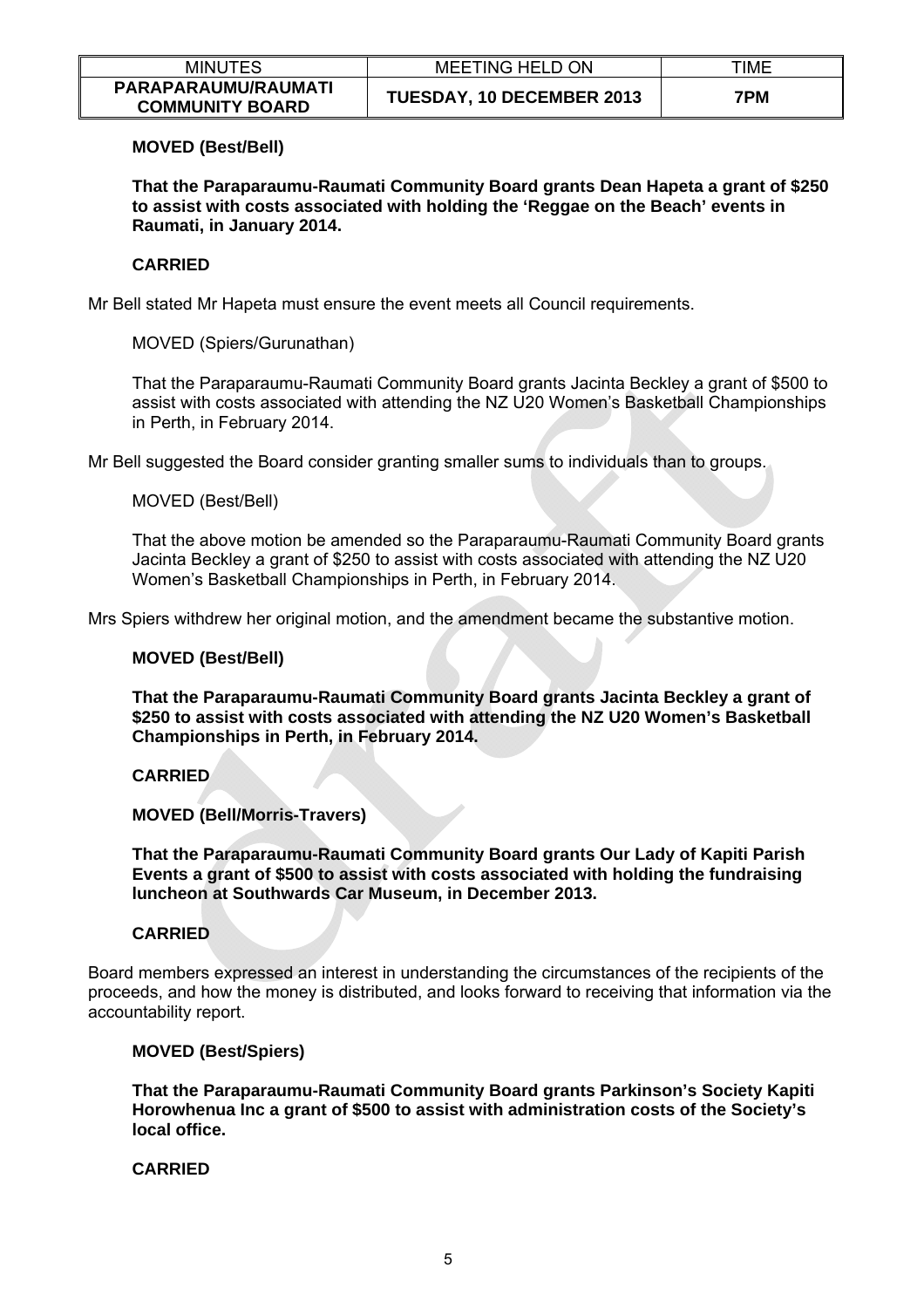| <b>MINUTES</b>                                | <b>MEETING HELD ON</b>    | TIME |
|-----------------------------------------------|---------------------------|------|
| PARAPARAUMU/RAUMATI<br><b>COMMUNITY BOARD</b> | TUESDAY, 10 DECEMBER 2013 | 7PM  |

## **MOVED (Gurunathan/Bell)**

**That the Paraparaumu-Raumati Community Board grants the Kapiti Women's Community Choir a grant of \$500 for the purpose of remission of hall hire costs for the Kapiti Uniting Church Hall in Raumati Beach.** 

## **CARRIED**

Mr Bell referred to a previous Board request for information from the Management Committee of the Kapiti Community Centre, regarding the recent increase in rent charges. It was acknowledged this report had been received and circulated to previous Board members. The Board Secretary was requested to circulate the report to the new Board members and the item be added to the agenda for consideration at the next Paraparaumu-Raumati Board Meeting.

### **PRCB 13/12/007 MEMBERS' BUSINESS**

## **(a) Public Speaking Time Oral Submissions – Responses**

## *Proposed motion re Pool Users Group*

It was acknowledged that there was merit in the idea of different pool users understanding the concerns and needs of other pool users; the question was whether the PRCB formed or facilitated the Pool Users Group as requested. Ms Evans confirmed the Aquatic Facilities staff already had relationships with key stakeholders, including regular users and higherneeds user groups. She said a wider consultative group could be an option, and suggested the Board request Council staff look to see if this could be organised. With regard to suggestions re levels of service, Ms Evans suggested the most appropriate channel for the Board to make suggestions was via the Annual Plan process.

It was requested that a report on a Pool Users Group be brought to the next meeting. This was added to the Matters Under Action.

It was suggested a workshop be held on how the Community Board should make submissions to the Annual Plan process, and how to help the Board elicit the community's wishes in this regard.

## *Proposed motion re Traffic Congestion*

Ms Evans advised a mobile speed monitor is to be installed at Realm Drive this week, which should have a traffic calming effect. A full report is to come to the Community Board meeting early in 2014, providing an understanding of the traffic issues and options re traffic management. Regarding traffic congestion on Kapiti Road, Ms Evans said this was part of significant town planning to be done in 2014, including revocation plans for State Highway 1 once it becomes a local road, and work around the Paraparaumu Town Centre. She confirmed concept plans were being drafted for Kapiti Road and its intersections, and that reports would be bought to Council and the Community Board in stages throughout the year. It was acknowledged that road safety issues were a concern for this community. The Board would be discussing its priorities in the New Year, and this would likely be a key priority.

### *Expressway*

The Chair confirmed Board members were interested in being on the Neighbourhood Impact Fora, and these roles would be confirmed later in the meeting.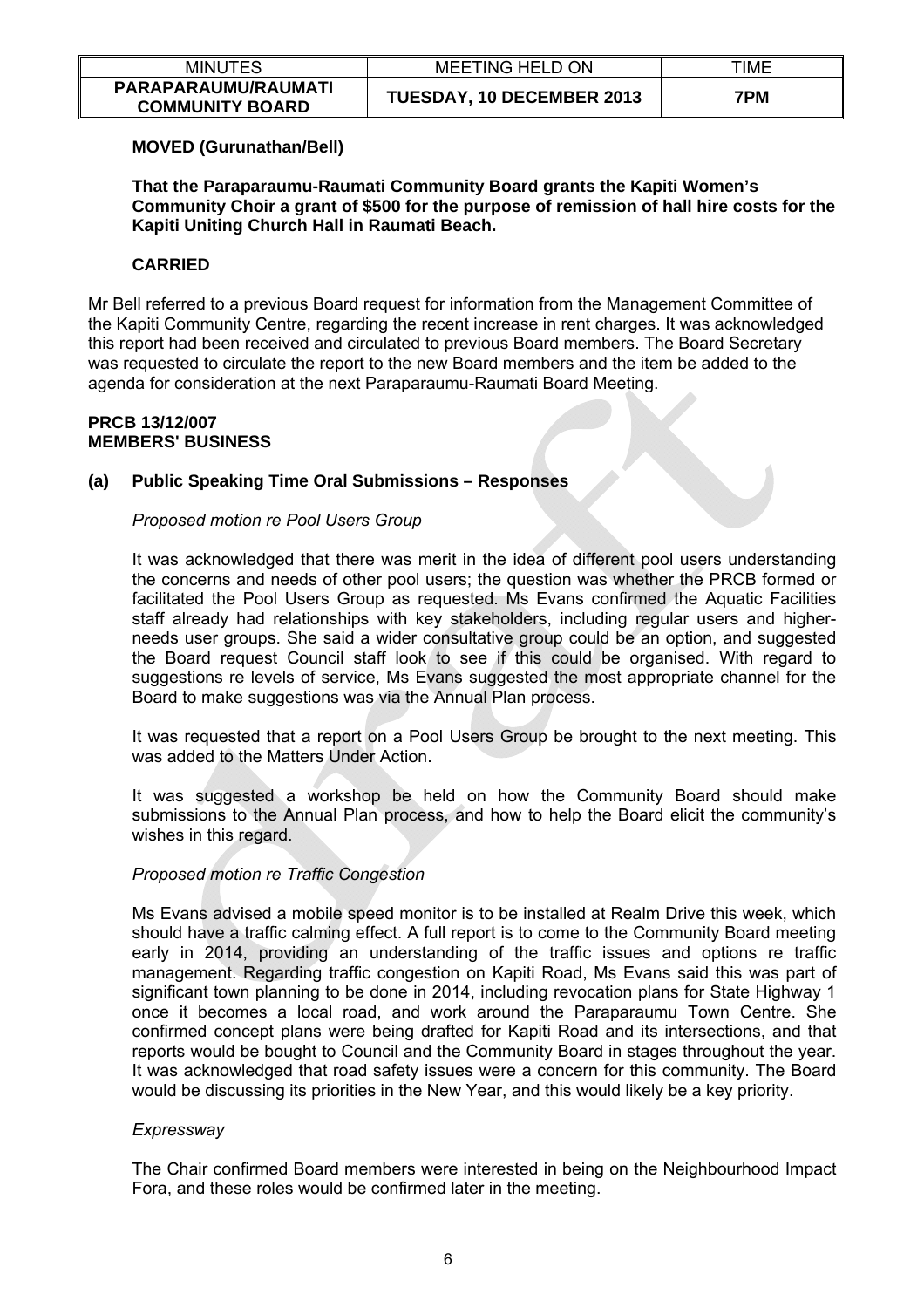| <b>MINUTES</b>                                | <b>MEETING HELD ON</b>    | TIME |
|-----------------------------------------------|---------------------------|------|
| PARAPARAUMU/RAUMATI<br><b>COMMUNITY BOARD</b> | TUESDAY, 10 DECEMBER 2013 | 7PM  |

#### **(b) Leave of Absence.**

There was no leave of absence.

## **(c) Matters of an Urgent Nature.**

There were no matters of an urgent nature.

## **(d) Declaration of Interest Relating to Items on the Agenda.**

The Chair acknowledged Mrs Spiers' earlier declaration of interest regarding the grant application from Our Lady of Kapiti Parish Events. There were no other declarations of interest.

## **(e) Matters Under Action**

Ms Evans spoke to this report:

*Raumati Pool consultation* – information was being provided from the architects today, which would be included in a briefing to Council. This will include concepts of how the interior space might be used.

*Light pollution from The Drive on Kotuku Park* – the matter is complete. Staff to check the resident who raised the issue has been informed.

*Tui Sculpture* – a recent Environment and Community Development Committee meeting had considered a report to set up a Public Art Panel. The future of the Tui Sculpture would be determined by this panel. It was requested that if any funds were raised from the disposal of the sculpture, those funds contribute to a replacement art work. The Chair agreed to discuss with the panel once it was established.

*Plans for the Raumati Beach boat launching ramp* – Ms Evans to follow up.

*Awatea Lakes* – Protocols have been put in place around noise and management of the boating club activity, and a staff member is monitoring the activity.

*Leinster Avenue Playground –* Ms Evans will follow up re a response from NZTA.

*Appointments to the Southern Community Liaison Group* – is on tonight's agenda for discussion.

*Parking around Iver Trask Place* – New parking restrictions have been in place since 1 November 2013, with approximately 90 tickets issued to date. The system will be reviewed in six to 12 months.

*Traffic flow-one-way systems* – Ms Evans to obtain an update.

*Matai Road industrial area* – in the last year enforcement action has increased, with the issue now being better managed. A watching brief will be kept. Yellow 'no stopping' lines are to be applied as part of the summer resealing and road marking programme.

*Raumati South Residents Association requests* – the Board requested the completed item be removed from current Matters Under Action, and an update on the remaining items be brought to the next Board meeting.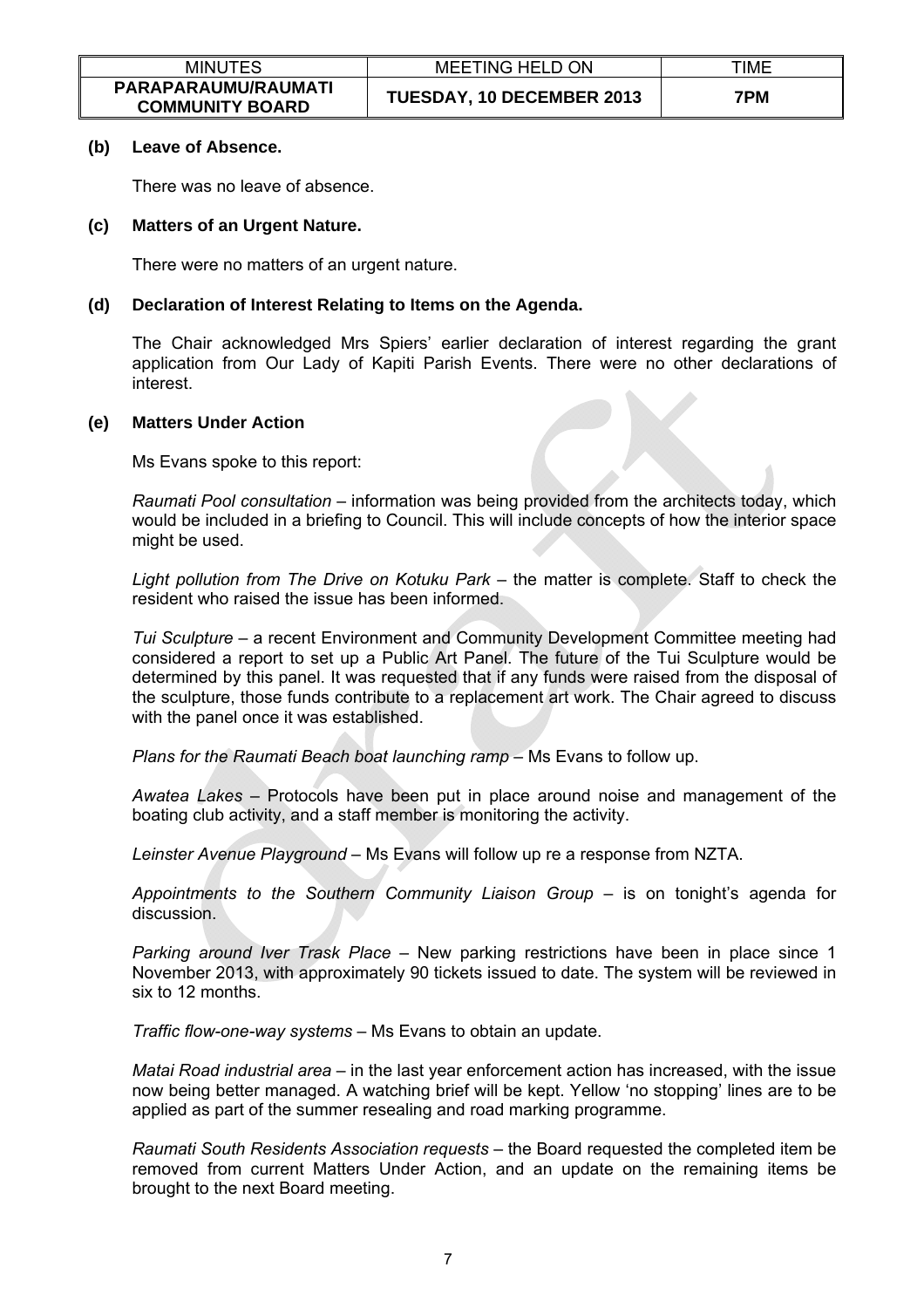| <b>MINUTES</b>                                | <b>MEETING HELD ON</b>    | TIME |
|-----------------------------------------------|---------------------------|------|
| PARAPARAUMU/RAUMATI<br><b>COMMUNITY BOARD</b> | TUESDAY, 10 DECEMBER 2013 | 7PM  |

*Raumati Railway Station* – the Chief Executive and the Mayor spoke to the Chair and CEO of Greater Wellington Regional Council. Representatives from GWRC are to attend the PRCB meeting of 18 February 2014; representatives of the Raumati Station Action Group also to be invited.

*Expressway interchanges* – Council will be receiving a briefing next week from the Expressway Alliance design team, on the design of the bridges.

*Raumati Beach Town Centre Upgrade* – Significant work has been completed in the area e.g. stormwater, undergrounding of cables, acquisition of car park land and upgrade of Marine Gardens. Council's priorities are now around the Paraparaumu and Waikanae town centre upgrades.

*Toilet in northern entrance of QE Park* – Ms Evans to follow up.

*Kāpiti Island Customised Departure Facility* – the feasibility study had been completed and would be reported back to the Environment and Community Development Committee meeting early in 2014.

*Guardians of Kāpiti Island/Reinstating the Kāpiti Marine Reserve Committee* – this is ongoing. The proposed high level public lecture series had become a summer lecture series, due to the local elections.

*Community Response Plan* – these processes are successfully being rolled out through the District, led by the Wellington Regional Emergency Management Office (WREMO). The Paraparaumu-Raumati plan is likely to start in approximately April 2014.

*Signage Audit* – signage is broadly governed through the District Plan. With that under review, there will be clarity re issues to be addressed. Ms Evans to check whether an audit is to be done.

Ms Evans also to follow up regarding the bicycle rack at Paraparaumu Beach, which was to come up for review after 12 months.

*Mr Michael Scott left the meeting at 9.07pm.* 

## **PRCB 13/12/007 COMMUNITY BOARD APPOINTMENTS TO EXTERNAL ORGANISATIONS (CORP-13-1078)**

Ms Evans spoke to this report, and suggested adding extra categories to cover appointments to the two Neighbourhood Impact Focus Liaison Groups.

### **MOVED (Gurunathan/Bell)**

**That the Paraparaumu-Raumati Community Board makes the following appointments for the 2013-2016 Triennium:** 

- **(a) the appointment of Fiona Vining and Deborah Morris-Travers as alternate to the Grants Allocation Subcommittee in respect of Waste Levy grants;**
- **(b) the appointment of Jonny Best and Fiona Vining as alternate to the Expressway Community Liaison Group;**
- **(c) the appointment of Deborah Morris-Travers and Fiona Vining as alternate to the Kapiti Island Nature Lodge Monitoring Committee;**